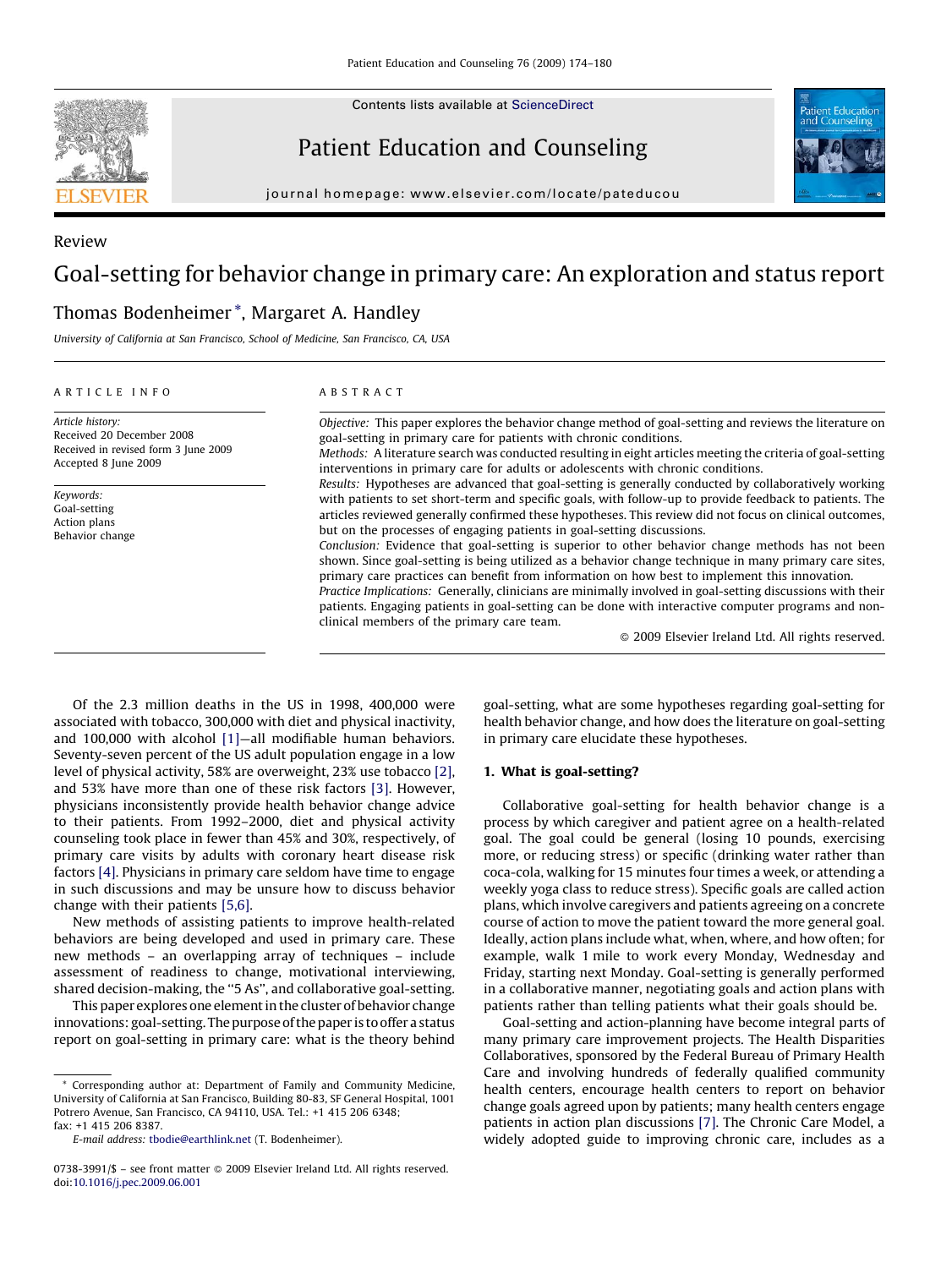central component self-management support which often involves goal-setting and action-planning [\[8\]](#page-6-0). The Chronic Disease Self-Management Program, pioneered by the Stanford Patient Education Research Center, involves patients making behavior change action plans in a group [\[9\]](#page-6-0). Two academic chronic care collaboratives and other ambulatory care quality improvement projects involving hundreds of primary care practices train their participants in goalsetting and action-planning. Web-based patient self-management support modules prompt patients to make action plans. Motivational interviewing, taught at a growing number of health professional schools, includes goal-setting as one of its components. The US Preventive Services Task Force, American Diabetes Association, American Association of Diabetes Educators, and American Heart Association all advocate goal-setting as one component of health promotion and chronic disease management.

As goal-setting and action-planning spread more widely in primary care settings, it becomes important to consider the question: what is the status of the evidence regarding the effectiveness of goal-setting/action-planning in improving healthy behaviors and clinical outcomes compared with the more traditional model of physicians, health educators, and other caregivers giving unidirectional advice to patients?

At this point in the evolution of goal-setting, it is challenging to perform a rigorous evaluation of this clinical innovation. Goalsetting is done in many different ways, is provided with different levels of intensity, and is often combined with other quality improvement innovations, making it difficult to design formal goalsetting studies. Moreover, some individual clinical staff members are more effective in collaborating with patients than others, resulting in the likelihood that goal-setting studies would be positive or negative based not only on the nature of the intervention, but also on the quality with which the intervention is carried out. The discussion of goal-setting presented here, then, is informal and explorative. First the theory behind goal-setting will be reviewed, some hypotheses will be presented, and the hypotheses will be explored through the goal-setting literature in primary care.

#### 2. Methods

We conducted a search for articles that related to goal-setting interventions/action-planning for promoting behavior change using MedLine and the Cochrane Library databases to identify primary articles published in English. The focus was to identify articles in which: (1) the goal-setting intervention took place in a primary care practice or clinic; (2) goal-setting was the principal or only intervention and not an ancillary component of another intervention; (3) the goal-setting intervention was focused on adults and/or adolescents; (4) the study was published between 1995 and 2008; and (5) patients who were engaged in goal-setting had a disease requiring self-management activities or were in some other way determined to be a 'high risk' population, for which clear benefits associated with behavior change were likely to occur (Table 1). We excluded studies of goal-setting interventions that took place in community or specialty venues, focused on young children, were broad interventions of which goal-setting was only a small part, and those that did not address a chronic condition.

#### Table 1

Description of selected goal-setting studies in primary care.

| Study                | Study details                                                                                                                                                                                                                                                                                                                                                                                                                                                                                                                                                                                                                                                                                                                                         | Outcomes                                                                                                                                                                                                                                                                                                                                                                                                                                                                                                                                                                                  |
|----------------------|-------------------------------------------------------------------------------------------------------------------------------------------------------------------------------------------------------------------------------------------------------------------------------------------------------------------------------------------------------------------------------------------------------------------------------------------------------------------------------------------------------------------------------------------------------------------------------------------------------------------------------------------------------------------------------------------------------------------------------------------------------|-------------------------------------------------------------------------------------------------------------------------------------------------------------------------------------------------------------------------------------------------------------------------------------------------------------------------------------------------------------------------------------------------------------------------------------------------------------------------------------------------------------------------------------------------------------------------------------------|
| Glasgow et al. [23]  | 206 adult patients with diabetes were recruited in two primary care clinics<br>and prior to an office visit were randomized (at the clinic level) to receive<br>either touch screen computer assisted assessment for dietary behavior with<br>action plan counseling and follow-up, or computer assisted assessment for<br>dietary behavior (specifically dietary fat intake) followed by usual care, on<br>the day of a scheduled primary care visit. The action-planning was done with<br>an intervention staff member immediately following the regularly scheduled<br>primary care visit. An office-based follow-up assessment was completed after<br>three months.                                                                               | Changes in self reported dietary behavior,<br>satisfaction serum cholesterol and hemoglobin A1c.<br>Three-month changes were significant for fat intake (fewer<br>calories from saturated fat, fewer high-fat eating behaviors),<br>serum cholesterol levels and satisfaction, but not hemoglobin<br>A1. Intervention patients were more likely to meet general<br>recommended guidelines regarding the percent of total daily<br>calories from fat, and reported a decrease in daily fat intake<br>of over 150 kcal.                                                                     |
| Pill et al. [24]     | 252 patients with diabetes in 29 clinics were recruited in a cluster randomized<br>clinical trial (15 primary care practices were randomized to the counseling<br>intervention and 14 to control) assessing the impact after 9–18 month<br>follow-up of negotiated individual care plans conducted during primary care<br>visits. Clinicians received at least two training sessions and study nurses<br>provided on-going support. Changes in diabetes-outcomes including<br>self-reported behaviors, health/well-being, and clinical outcomes were<br>investigated. Clinicians in the intervention arm were also surveyed at<br>follow-up.                                                                                                          | 228 eligible patients were enrolled of whom 77 (81%)<br>patients in the intervention arm and 95 (93%) in the control<br>arm were interviewed at both baseline and follow-up. Few<br>differences were found for patient outcomes. Intervention<br>patients were more likely to initiate behavior change<br>discussions. Although clinicians initially adopted the<br>intervention, many reported that it was not sustained at two<br>year follow-up (19% of practitioners still using the<br>intervention) and analyses suggested that it was difficult to<br>fully implement in practice. |
| Calfas et al. [25]   | 173 adults with BMI score between 21 and 29 were recruited from four primary<br>care settings and completed a computer assisted behavioral assessment<br>followed by a behavioral intervention ( $PACE +$ ) focusing on five behaviors based<br>on accepted guidelines before a routine visit. The computer generated a<br>printed action plan with one nutrition and one physical activity targeted<br>behavior selected by the patient and the plans were then reviewed<br>during the primary care visit with the clinician. Patients were then<br>randomized to receive different levels of follow-up: mail only, infrequent<br>phone and mail and frequent phone and mail (up to eight weekly phone<br>messages and counseling) over four months. | Improvements in all five behaviors, patient and provider<br>satisfaction, and differences between mode of follow-up<br>(phone or mail) and frequency (1–3 times or weekly over the<br>four months) were reported. Patients reported improved<br>behaviors in all five areas, but greatest improvements were<br>in the areas patients had selected for the action plan. There<br>were no differences reported by mode of follow-up or<br>follow-up intensity. Satisfaction levels were high in patient<br>and provider reports.                                                            |
| Goldberg et al. [26] | 259 adult primary care patients with diabetes were randomized to either<br>web-based computer-assisted SMS counseling with action plans or usual care<br>as part of primary care visits over a six-month period. Clinicians and ancillary<br>staff were briefly trained in using the computer programs for all patient care<br>with additional models for the patient centered self-management support and<br>action plan tools available in the intervention group.                                                                                                                                                                                                                                                                                  | Use of the SMS action plans at least once during the<br>six-month intervention period for patients, levels of clinical<br>staff use, and description of action plans. 9.8% of 132<br>intervention patients had one or more action plan sessions<br>during the study period. The majority of use was by ancillary<br>staff (26.3%) compared with physicians (3%). Frequency of<br>session topics varied with: food/diet (33%), weight-loss (17%),<br>exercise (17%), and foot care (11%) reported in the sessions.                                                                         |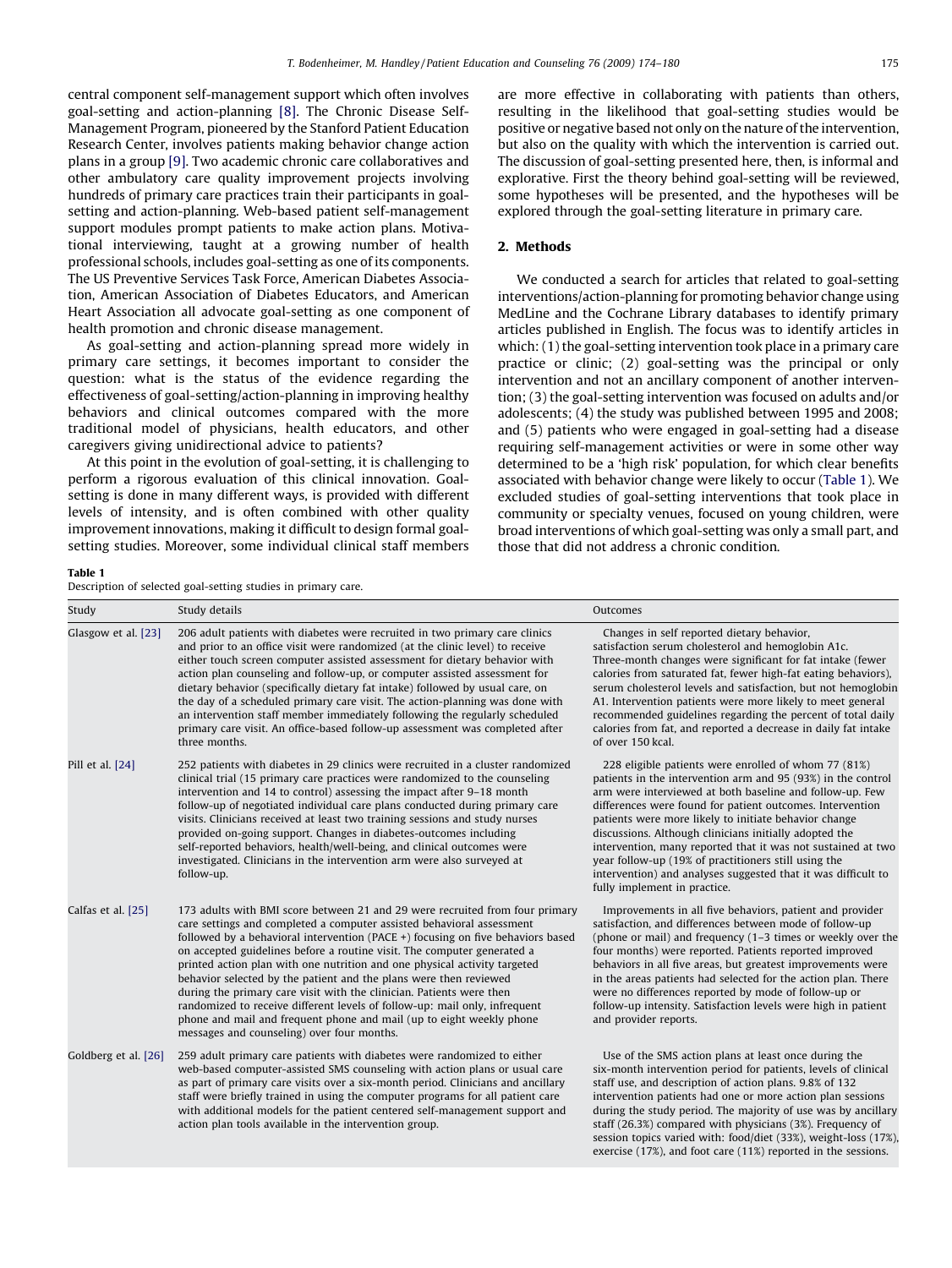Table 1 (Continued )

| Study                     | Study details                                                                                                                                                                                                                                                                                                                                                                                                                                                                                                                                                                                                                                                                                                                                                                                                                                                                                                                                                                                                                                                                                                                                                             | Outcomes                                                                                                                                                                                                                                                                                                                                                                                                                                                                                                                                                                                                                                              |
|---------------------------|---------------------------------------------------------------------------------------------------------------------------------------------------------------------------------------------------------------------------------------------------------------------------------------------------------------------------------------------------------------------------------------------------------------------------------------------------------------------------------------------------------------------------------------------------------------------------------------------------------------------------------------------------------------------------------------------------------------------------------------------------------------------------------------------------------------------------------------------------------------------------------------------------------------------------------------------------------------------------------------------------------------------------------------------------------------------------------------------------------------------------------------------------------------------------|-------------------------------------------------------------------------------------------------------------------------------------------------------------------------------------------------------------------------------------------------------------------------------------------------------------------------------------------------------------------------------------------------------------------------------------------------------------------------------------------------------------------------------------------------------------------------------------------------------------------------------------------------------|
| Estabrooks<br>et al. [27] | 422 patients with diabetes were recruited through 30 primary care clinics to<br>develop action plans by using an interactive touch screen computer assisted<br>assessment in the waiting room prior to a routinely scheduled primary care<br>visit. Patients first answered a brief assessment about their dietary intake and<br>physical activity, and then made action plans by selecting a behavior change<br>goal in one of three areas: physical activity, restriction of dietary fat, or increase<br>in fruit and vegetables. An action plan was printed out and reviewed with a care<br>manager from the practice. Follow-up involved a brief telephone call two weeks<br>later, and a six-month repeat of the assessment.                                                                                                                                                                                                                                                                                                                                                                                                                                         | 49% ( $n = 210$ patients) chose to increase physical activity,<br>27% ( $n = 112$ ) to reduce fat intake, and 24% chose to increase<br>fruits and vegetables ( $n = 100$ ). Patients reported significant<br>behavior change improvements in the area they chose to<br>improve, at six months. All patients reported reductions in<br>fat intake at six months, regardless of the action plan focus<br>area.                                                                                                                                                                                                                                          |
| Patrick et al. [28]       | Randomized clinical trial of 878 adolescent girls and boys aged 11–15 years<br>recruited through six primary care clinics selected to represent normal healthy<br>adolescents based on well-child visit appointments. Participants completed<br>either the PACE+ intervention before a routine clinic visit, focusing on diet,<br>physical activity and sedentary lifestyle behaviors to generate action plans that<br>were reviewed during the visit by the clinician, or were given sun protection<br>information, with 12 months of follow up counselling.                                                                                                                                                                                                                                                                                                                                                                                                                                                                                                                                                                                                             | Outcomes in the PACE+ group that were improved relative<br>to control included reductions in sedentary behavior, more<br>active days each week, and a greater percent meeting<br>recommended health guidelines.                                                                                                                                                                                                                                                                                                                                                                                                                                       |
| Handley<br>et al. [29]    | 274 patients with coronary heart disease risk factors were enrolled into a<br>descriptive action plan study in eight primary care clinics – four public and four<br>private clinics. Patients coming to routine visits received clinician-directed<br>behavioral counseling to make a collaborative action plan, in a self-determined<br>area. Prior to a scheduled visit, patients completed behavioral assessments with<br>a research assistant and then made an action plan for diet, exercise, medication,<br>stress, smoking, or other topic selected by the patient, in collaboration with<br>their primary care physician during the visit. Follow-up involved a brief<br>telephone call 2-3 weeks later, and a six-month self-administered mail-in<br>survey.                                                                                                                                                                                                                                                                                                                                                                                                     | The proportion of action plans made during a<br>primary care visit, description of self-determined<br>action plans at baseline, and self reported recall and<br>completion in regards to the action plan, at three weeks.<br>Most patients (83%) made an action plan with their<br>clinician during the primary care visit and primarily selected<br>physical activity (38%) and dietary change focused plans<br>(30%). Telephone follow-up (86% follow-up rate) indicated<br>high recall of the specific action plan (92%) and 75% of those<br>contacted reported successfully completing the plan in the<br>2-3 week period.                        |
| Corser<br>et al. [30]     | As part of a feasibility assessment of a shared decision-making (SDM)<br>intervention in a primary care clinic, 58 patients with diabetes were assessed<br>using a pre and post-intervention design regarding goal-setting behavior,<br>perceived levels of empowerment, self-management, and diabetes knowledge<br>as well as hemoglobin A1C, weight and blood pressure levels. The goal-setting<br>intervention consisted of: (1) a patient decision-support workbook<br>emphasizing goal-setting, mailed to participants and then reviewed in the<br>primary care clinic with a research nurse on a separate day than a scheduled<br>clinic visit; (2) a brief provider education session on collaborative goal-setting;<br>and (3) a prompt to both patients and clinicians to engage in action-planning at<br>the next and subsequent primary care visit (patients were asked to develop a<br>diabetes-specific goal with their doctor at their next clinic visit and doctors<br>were asked to initiate a goal-setting session with the use of a prompt sheet).<br>Chart review was completed on enrolled patients four months before and after<br>the intervention. | Post-intervention, 75.9% of patients had at least one<br>diabetes-specific goal documented in their medical record,<br>with 75 goals recorded for 58 patients over the study period.<br>Exercising more frequently, lowering blood sugar and<br>lowering dietary fats were most frequently documented<br>goals. Diabetes knowledge and mean number of diabetes<br>management goals were significantly increased after the<br>intervention ( $p < 0.001$ ). Results also indicated that patients<br>viewed as less healthy were more likely to have a primary<br>interest in gaining greater confidence to engage in SDM<br>dialogues with clinicians. |

We used a combination of key words in our search strategy that included the following: behavioral health, behavior change, goalsetting, action plan, self-efficacy, chronic disease, self-management, patient education, self-care, primary care, negotiation, diet, exercise, physical activity, and nutrition. Secondary citations identified from the existing literature and five literature reviews [\[10–14\]](#page-6-0) pertinent to the topic were reviewed to identify additional studies. In these articles, citations whose titles suggested that goal-setting or action plans were included in the intervention were identified. Forty-three primary studies were identified and reviewed, for which eight studies met the inclusion criteria for this review. The majority of excluded studies did not take place in primary care settings.

Based on two seminal reviews of behavior change theory that underlies the development of goal-setting in primary care [\[13,15\],](#page-6-0) eight key components or principles that could be important for successful goal-setting were identified. These eight principles ([Table 2](#page-3-0)) form the basis for the discussion of the articles.

#### 3. Goal-setting theory

#### 3.1. Workplace goal-setting

Serious study of goal-setting commenced around 1970 when Ryan introduced the concept that conscious goals affect action [\[16\]](#page-6-0). Until the 1990s, the field of goal-setting focused on such matters such as employee productivity in business enterprises. Research demonstrated that when managers set specific performance goals for employees, the employees did better than if they were simply asked to "do your best" [\[15\]](#page-6-0).

A concept intertwined with goal-setting is self-efficacy [\[17\]](#page-6-0). Selfefficacy means confidence in being able to perform a certain task. An intuitive way of thinking about self-efficacy is ''If you think you can do something, you will probably succeed; if you don't think you can do something, you will probably fail [\[18\]](#page-6-0).'' Self-efficacy is behaviorspecific, as another simple aphorism points out: ''I am 100% confident that I can get to work this morning, but I have zero confidence that I can climb Mt. Everest [\[18\].](#page-6-0)'' Self-efficacy can be measured by asking people a few questions about their level of confidence in being able to carry out a particular task; self-efficacy measures have been validated in a number of research situations, including measures that take only one or two minutes to assess [\[19\].](#page-6-0)

A cyclical relationship exists between goal-setting and selfefficacy. When people achieve their goals, their self-efficacy goes up. People with higher self-efficacy set more ambitious goals than people with lower self-efficacy. In the upward cycle, the process of achieving goals increases self-efficacy which in turn stimulates the setting of higher goals. A downward cycle develops when people fail to meet their goals, causing self-efficacy to drop, leading to goal abandonment. Success breeds further success while failure leads to more failure [\[15\].](#page-6-0)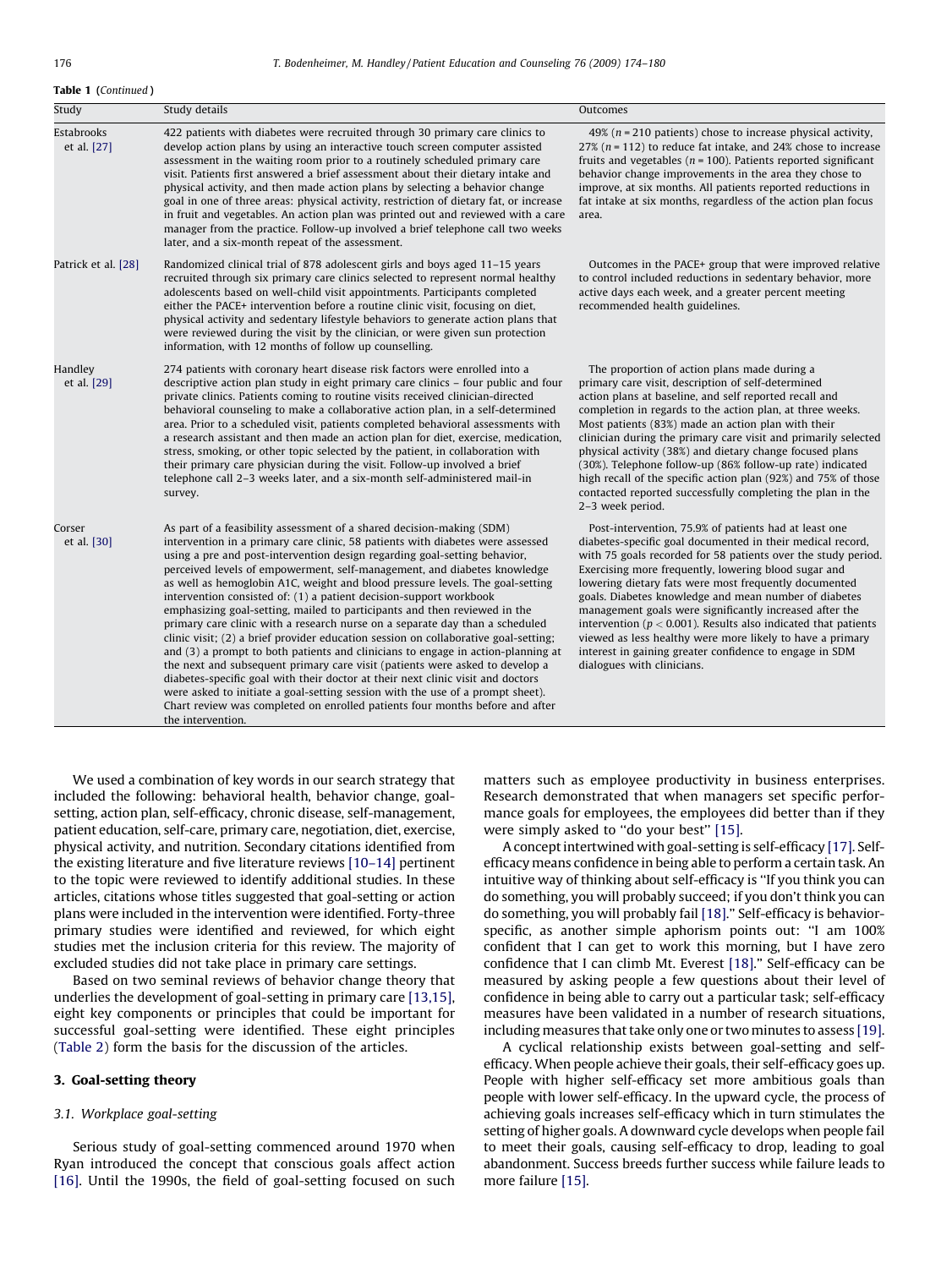#### <span id="page-3-0"></span>Table 2

Goal-setting components. 1. Is the goal general or specific? Calfas: Specific Corser: General Estabrooks: Specific Glasgow: Specific Goldberg: Specific Handley: Specific Patrick: Specific Pill: Not discussed 2. Is the goal proximal (short-term) or distal (long-term)? Calfas: Proximal Corser: Distal Estabrooks: Proximal Glasgow: Proximal Goldberg: Proximal Handley: Proximal Patrick Proximal Pill: Not discussed 3. Is the goal assigned by the practitioner or set collaboratively between practitioner and patient? Calfas: Collaboratively Corser: Collaboratively Estabrooks: Collaboratively Glasgow: Collaboratively Goldberg: Collaboratively Handley Collaboratively Patrick: Collaboratively Pill: Collaboratively 4. Is one purpose of setting goals to build self-efficacy? Calfas: Not discussed Corser: Not discussed Estabrooks: Not discussed Glasgow: Yes Goldberg: Yes Handley: Yes Patrick: Not discussed Pill: Not discussed 5. Are patients asked how confident they are that they can achieve the goal? Calfas: No Corser: Not discussed Estabrooks: No Glasgow: Yes Goldberg: Yes Handley: Yes Patrick: No Pill: Yes 6. Did patients receive feedback on their performance in striving toward a goal? Calfas: Yes Corser: Yes Estabrooks: Yes Glasgow: Yes Goldberg: Yes Handley Yes Patrick: Yes Pill: No 7. Are patients who meet their goal given an external reward? Calfas: No Corser: No Estabrooks: No Glasgow: No Goldberg: No Handley: No Patrick: No Pill: No 8. Was the goal-setting conducted within the primary care clinician visit or separate from the visit? Calfas: Before and during the clinician visit Corser: Both separate from the clinician visit and during the visit Estabrooks: Before the clinician visit Glasgow: Immediately after the clinician visit Goldberg: During the clinician visit or conducted by non-professional staff Handley: During the clinician visit Patrick: Before and during the clinician visit Pill: During the clinician visit

Why does goal-setting affect performance? It directs a person's attention toward goal-relevant activities, it energizes people to perform better and with greater persistence, and it leads to the building of skills on how to achieve the goals [\[15\].](#page-6-0)

Workplace goal-setting research of the 1970s and 1980s – focusing on managers setting goals for employees – found that two factors facilitating goal achievement were importance and confidence. People believing that achieving a goal is important, and people who are confident of their ability to achieve the goal (i.e. people with high self-efficacy for that behavior), perform better. Moreover, employees who receive feedback on their progress in reaching a goal perform better than employees who set a goal without receiving feedback [\[15\]](#page-6-0).

Another finding of workplace goal-setting research is a distinction between proximal and distal goals. Employees given distal (long-term) goals do not perform as well as those given both distal and proximal goals (short-term goals that are steps toward distal goal achievement) [\[15\]](#page-6-0).

Finally, goals can be assigned (ordered by a manager), set collaboratively (between manager and employee) or self-set (by the employee). Some evidence from the workplace literature suggests that performance does not vary according to how the goal is set [\[13\]](#page-6-0).

#### 3.2. Health-related goal-setting

The seminal paper of Strecher et al. brought goal-setting theory to the problem of health-related behavior change [\[13\]](#page-6-0). Strecher explores the similarities and differences between workplace and health-related goal-setting. On the one hand, the activity of assisting patients to adopt healthy behaviors is quite different from the process of managers setting goals for their employees; on the other hand, many workplace goal-setting findings translate to the health care arena. Goal-setting in regards to health care, however, has not been studied as thoroughly as workplace goal-setting.

Health behavior change goals are generally not central life goals; in fact, health-related goals often conflict with other life goals. For example, a goal to spend 30 minutes a day exercising may conflict with the goal to be a successful surgeon, which may require a 16-hour workday. Because health-related goals are generally secondary in importance to other life goals, motivation to reach those goals may be of a weak and vacillating nature.

If the findings of workplace goal-setting could be translated into health behavior change, the following set of hypotheses might emerge:

- 1. General vs. specific: It is hypothesized that patients asked to set specific healthy behavior goals would be more successful than patients asked to ''do your best.''
- 2. Proximal vs. distal: Perhaps the most important lesson from workplace goal-setting research is the distinction between proximal and distal goals, with people setting both proximal and distal goals performing better. If this holds true for health behavior change, then patients setting a goal to lose weight would be less successful than those agreeing to lose weight and also setting concrete, achievable short-term goals, for example substituting water for sodas, that represent steps toward the distal weight-loss goal. The distal-proximal distinction gives rise to the related but somewhat separate activities of setting goals and making action plans. Distal goals are more general and difficult to achieve; their achievement is enhanced by making specific (proximal) action plans. Thus a general (distal) goal would be to lose weight while an action plan would be to substitute water for sodas. It is hypothesized that patients asked to set proximal healthy behavior goals would be more successful than patients only setting distal goals.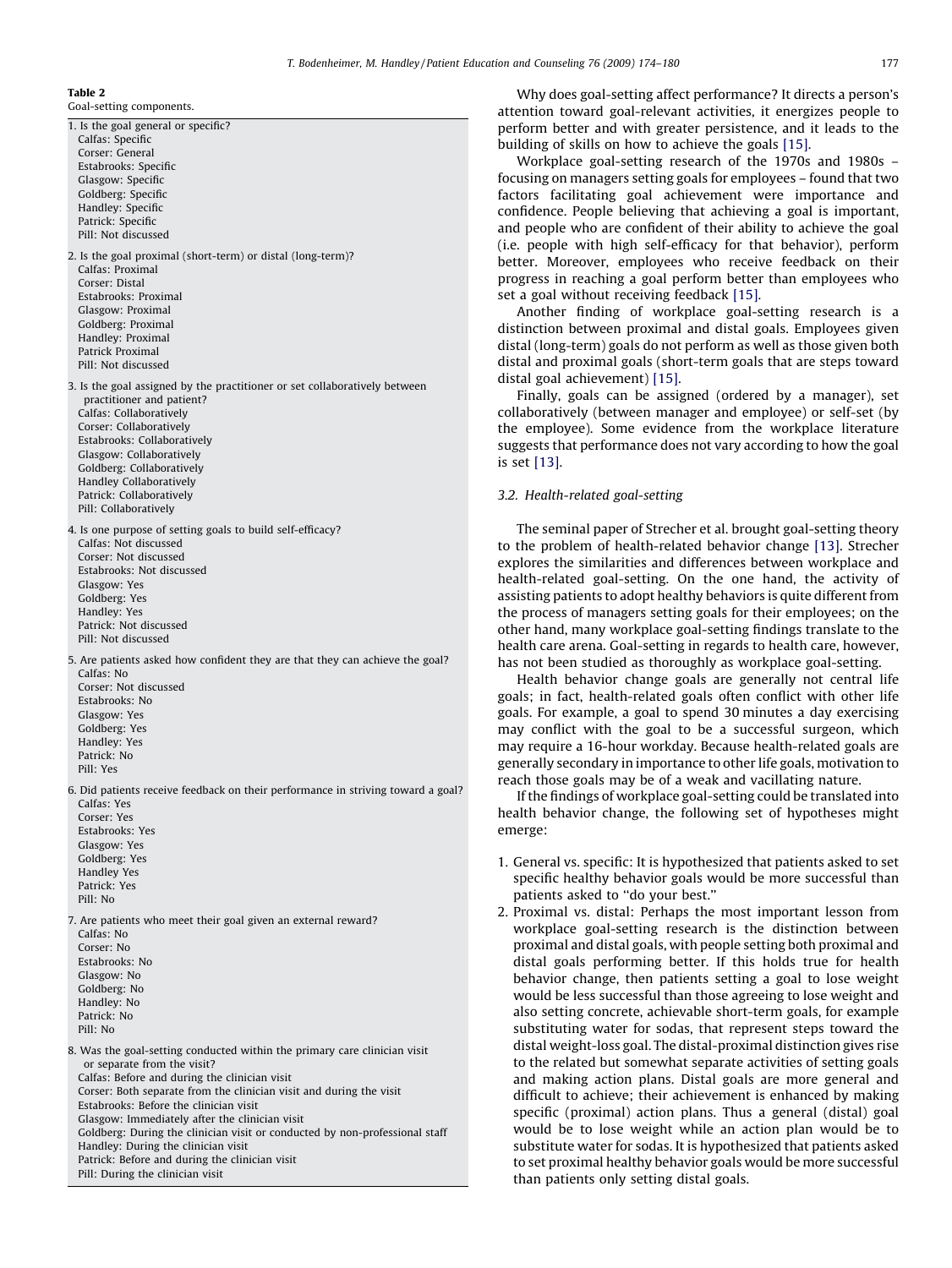- 3. Collaboration: One piece of workplace goal-setting research which may not translate into the health arena is the finding that performance is the same whether the goal is assigned, collaboratively set, or self-set. A body of research on healthrelated behaviors strongly suggests that when patients participate in decisions, they are more likely to adopt the behaviors decided upon [\[20\].](#page-6-0) A physician telling a patient, ''Your goal should be to lose 10 pounds'' is assigning a goal, much like the manager assigning goals for employees. In contrast, collaboratively set goals are made in a discussion, sometimes a negotiation, between a health provider and patient, with the patient agreeing to the goal out of internal motivation rather than external pressure. In contrast to the workplace finding of no performance distinction between assigned and collaboratively set goals, it is hypothesized that patients perform better with collaboratively set goals.
- 4. The purpose of the goal-setting activity: Often, patients asked to improve their diet, exercise, and take their medications have difficulty following so many pieces of advice. If patients are given the opportunity to choose one behavior change to focus on, success is more likely. When patients achieve a goal, their self-efficacy goes up. When self-efficacy is high, more ambitious goals are set. Thus the purpose of goal-setting is to increase patients' self-efficacy (confidence). For example, patients who set a goal to walk half a mile each day and succeed are likely to set a higher goal, for example to walk one mile each day. Conversely, those who fail to walk half a mile might abandon all exercise goals because their level of confidence (self-efficacy) has fallen. In health-related behavior change, self-efficacy has been associated with healthier behaviors [\[9\].](#page-6-0) Some healthrelated behaviors require skill, for example home glucose monitoring; many patients do not check their sugars because they do not possess the skill. Setting a goal to check sugars every day requires skill development, which in turn improves selfefficacy. It is hypothesized that goals should be set that build self-efficacy.
- 5. Assessment of the patient's capacity to succeed: Two key factors facilitating goal achievement are importance and confidence. The increasingly popular school of motivational interviewing has placed importance and confidence at the center of its assessment of patients' capacity to adopt healthy behaviors [\[21\].](#page-6-0) Patients who do not think it is important to change their diet in order to reduce cholesterol are unlikely to make dietary changes. Patients who agree on the importance of improving their diet, but lack confidence in their ability to do so, are also less likely to succeed. It is hypothesized that goal-setting generally works best if the person engaging the patient in a goalsetting discussion assesses the patient's level of importance and confidence.
- 6. Feedback: Patients who set behavior change goals and receive follow-up phone calls, e-mails or repeat visits, which provide feedback and encouragement on their progress, will perform better than those who set a goal without feedback. This hypothesis is supported by evidence showing that regular follow-up enhances sustained adoption of healthy behaviors [\[22\]](#page-6-0).
- 7. Rewards: Strecher's review of health-related goal-setting addresses the role of external incentives (rewards) in enhancing goal achievement. An external reward might be an employer reducing employee health insurance contributions for employees who stop smoking. It is hypothesized that internal motivation to achieve a goal may be more important than external rewards, though external incentives might play a role [\[13\]](#page-6-0).
- 8. Site: In primary care, goal-setting discussions can take place during the clinician visit, or can be done before or after the visit

by non-clinician staff or via computer programs. It is hypothesized that, due to lack of time during the clinician visit, goalsetting discussions will be more effective when done before or after the visit by a non-clinician staff member or via computer.

As noted above, it is difficult to perform a rigorous evaluation of this clinical innovation. The eight hypotheses have not been tested with well-designed research trials. On the other hand, goal-setting research has begun to provide descriptive data regarding these eight hypotheses. The next section of this paper explores the goal-setting literature's contributions to an understanding of this behavior change method. Because so many people engage in behavior change discussions when they seek primary care services, and because such a large proportion of primary care visits involve health-related behavior change, we are focusing on the use of goal-setting in primary care.

#### 4. The primary care goal-setting literature

Eight articles were found involving goal-setting in the primary care setting [\[23–30\].](#page-6-0) Five of the eight studies involved patients with type 2 diabetes, one study enrolled patients with cardiovascular risk factors including diabetes, and two studies looked at healthy adults or adolescents, some of whom were overweight. How does the primary care goal-setting literature deepen understanding of the eight hypotheses?

- 1. General vs. specific: Six of the eight articles described specific action plans rather than general goals, suggesting that the primary care goal-setting literature is actually about actionplanning as a key aspect of goal-setting. These articles recognize that a major difference exists between clinicians who work with patients to set general goals (lose 20 pounds or reduce blood pressure to 130/80) and those who engage patients in concrete action plan discussions (stop eating pizza and do not add extra salt to meals).
- 2. Proximal vs. distal: Corporate goal-setting experience suggests that proximal (short-term) goals are more effective than distal (long-term) goals. In health care, proximal goals – also called action plans – tend to be more specific (e.g. substituting water for sodas beginning today) than distal goals, which are usually more general (e.g. losing 20 pounds). Six of the eight studies encouraged patients to set proximal and specific goals. The primary care goal-setting literature appears to endorse the importance of goal-setting to be both specific and proximal.
- 3. Collaboration: Goal-setting theory distinguishes the goalsetting process as practitioner-set goals, goals set collaboratively between the practitioner and patient, or patient-set goals. In all eight studies, practitioners were trained to engage in collaborative goal-setting with patients. In two studies in which goal-setting discussions were audiotaped, it was evident that some professionals failed to conduct collaborative goal-setting and persisted in telling patients what their goals should be. Health care behavior change researchers see a difference between a manager assigning a goal to an employee and a practitioner ordering a patient to set a goal. Directive goalsetting may succeed in workplaces, but is likely less effective in the health care setting in which the patient is not beholden to the practitioner to the extent that employees are beholden to their employers.
- 4. The purpose of the goal-setting activity: The process of setting goals with patients may focus on substantial behavior change that improves a clinical outcome (e.g. losing 20 pounds which reduces HbA1c from 10 to 7) or may attempt a smaller behavior change that is not sufficient to improve a clinical outcome (e.g. walking for 15 minutes three times a week) but which increases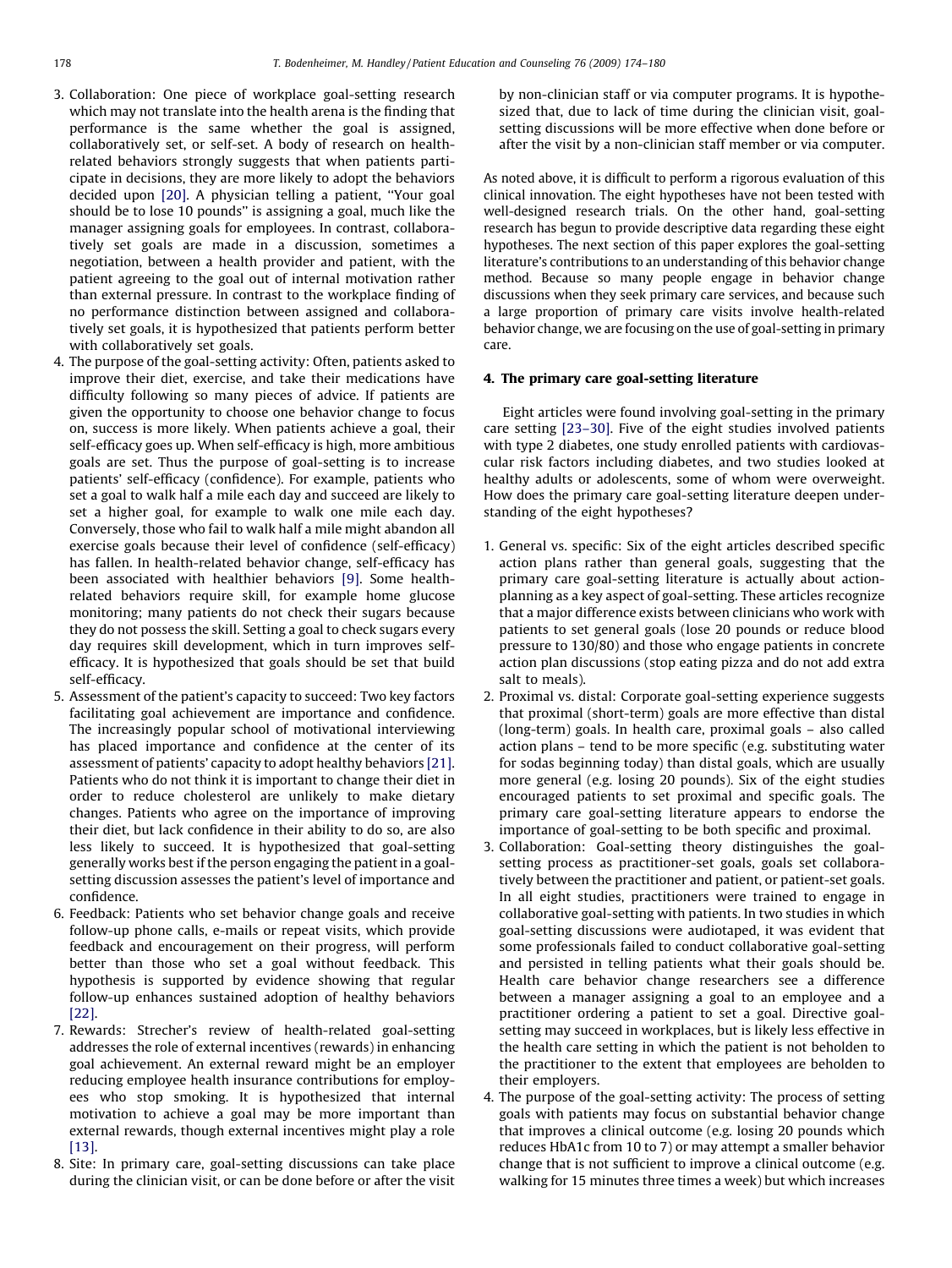the patient's self-efficacy (confidence in the ability to make a positive change). Of the eight articles included in this review, only three explicitly discussed that the purpose of engaging patients in goal-setting discussion is to improve self-efficacy. The self-efficacy issue is important clinically because some health professionals reject goal-setting because the behavior changes are not big enough to improve clinical outcomes. For example, patients doing fast walking 30 minutes every day can reduce cardiovascular risk, while those making an action plan to walk slowly for 15 minutes three times a week are not reducing risk. The argument supporting the latter activity is that success in making this small change improves self-efficacy and may lead to further, clinically significant changes; while failure in 30 minutes of daily fast walking leads to nothing.

- 5. Assessment of the patient's capacity to succeed: Are patients asked how confident they are that they can achieve the goal? In four of the reviewed articles, patients were asked about their level of confidence. In most cases, articles using the self-efficacy argument to justify goal-setting described that patients were asked their level of confidence in achieving the goal. Self-efficacy is the same as confidence, and if the purpose of setting a goal is to increase self-efficacy, it is reasonable to ask patients how confident they are that they will be able to achieve their action plan.
- 6. Feedback: Did patients, after agreeing to an action plan, receive follow-up phone calls to check on their progress? In seven of the eight articles follow-up was done, underscoring the critical importance of this activity. This is one area in which the hypothesis that feedback/follow-up is important to chronic illness self-management has been demonstrated in research studies [\[22\].](#page-6-0)
- 7. Rewards: Are patients who meet their goal given an external reward? In none of the eight studies were external rewards (whether money or gift certificates or reduction in co-pays) given. This has become a topic of some interest in health care behavior change. Some health plans have given monetary gifts to patients who lose a certain amount of weight or who stop smoking. However, this practice does not appear to have entered the primary care goal-setting research agenda.
- 8. Site: In only two of the eight studies was goal-setting always conducted during the clinician visit. Other studies involved goal-setting activities before or after the clinician visit, conducted by non-clinician staff members, or arranged for parts of the goal-setting process to take place during the clinician visit and other parts separate from the visit. Five of the eight studies utilized a computerized goal-setting program. In three of the five computer studies, patients would self-set their goals on the computer, engage in a brief discussion with a clinician, followed by a longer discussion and/or follow-up phone calls by a non-professional counselor. Another of the computer studies did not involve the physician at all, but featured a counseling session plus phone follow-up by a nonprofessional counselor (usually a trained medical assistant). Yet another computer study involved the physician or nonprofessional staff member engaging in goal-setting discussions with patients using the computer program in the session; nonprofessional staff were far more likely than physicians to use the computer program.

#### 5. Discussion: practice implications

As noted earlier in this paper, many primary care practices have instituted goal-setting as part of their management of patients with chronic illness. Does the literature – even with a lack of robust evidence on the effectiveness of goal-setting – suggest the best ways in which primary care practices might design goal-setting as

a regular feature of their practice? Two issues are addressed here: (1) how do the hypotheses listed above and the literature reviewed suggest that goal-setting discussions be structured; and 2) how does the literature reviewed assist primary care practices to organize themselves in order to engage their patients in goalsetting?

#### 5.1. Structuring goal-setting discussions

Goal-setting authors strongly favor the use of specific and proximal goals rather than vague, long-term goals in goalsetting discussions with patients. All goal-setting authors utilized goals that were collaboratively set with patients. The purpose of goal-setting was not clarified by most of the authors, who did not distinguish between goals that would truly improve clinical outcomes vs. goals whose goal was to improve patient self-efficacy (confidence). Primary care practices engaging in goal-setting may meet resistance from clinicians (clinicians is defined as physicians, nurse practitioners, and physician assistants) who correctly feel that the action plans are too insignificant to impact clinical outcomes. Clinicians who understand that improving outcomes is not the immediate purpose of the action plan – that the purpose is improving patients' confidence in ability to self-manage their disease – are more likely to agree with the goal-setting process. Related to unclarity as to the purpose of goal-setting, half of the articles reviewed did not describe assessing the patients' confidence in their ability to succeed with their action plans. If the purpose of action-planning is to increase self-efficacy (confidence), then checking the patient's level of confidence at the time of conducting the action plan discussion becomes an important feature of the action-planning process. Finally, most of the articles reviewed provided follow-up phone calls after the action plan discussions. Thus the articles reviewed in conjunction with the hypotheses provide a helpful guide to primary care practices on how to conduct goal-setting with patients.

#### 5.2. Organizing primary care to engage patients in goal-setting

The eight articles reviewed provide advice that can assist primary care practices to organize themselves to conduct goalsetting discussion with their patients. A major barrier to instituting goal-setting in primary care is the reluctance of clinicians to add any time-consuming activity to their visits with patients. In the Corser, Goldberg, and Pill articles, physicians were reluctant to engage in goal-setting and generally did not do so. Goldberg found that non-clinician staff were nine times more likely to work on goal-setting with patients than clinicians. A companion article to the Handley study, a study in which clinicians performed the entire goal-setting process, found that clinicians spent an average of 7 minutes in goalsetting discussions and two-thirds of the clinicians reported that lack of time was a major barrier [\[31\].](#page-6-0) In four of the eight reviewed articles, clinicians played little or no role in goal-setting discussions.

Five of the eight studies used interactive computer programs to work with patients on setting behavior change goals, thereby reducing time spent by primary care practice clinicians and staff. Using computer technology would assist primary care practices to implement goal-setting. In five of the eight studies, non-clinician staff members – in some cases in conjunction with computer technology – spent time with patients on goal-setting. Training non-clinician staff – either with or without computers – would seem to make the introduction of goal-setting easier for primary care practices, though finding protected staff time for this activity is not easily accomplished.